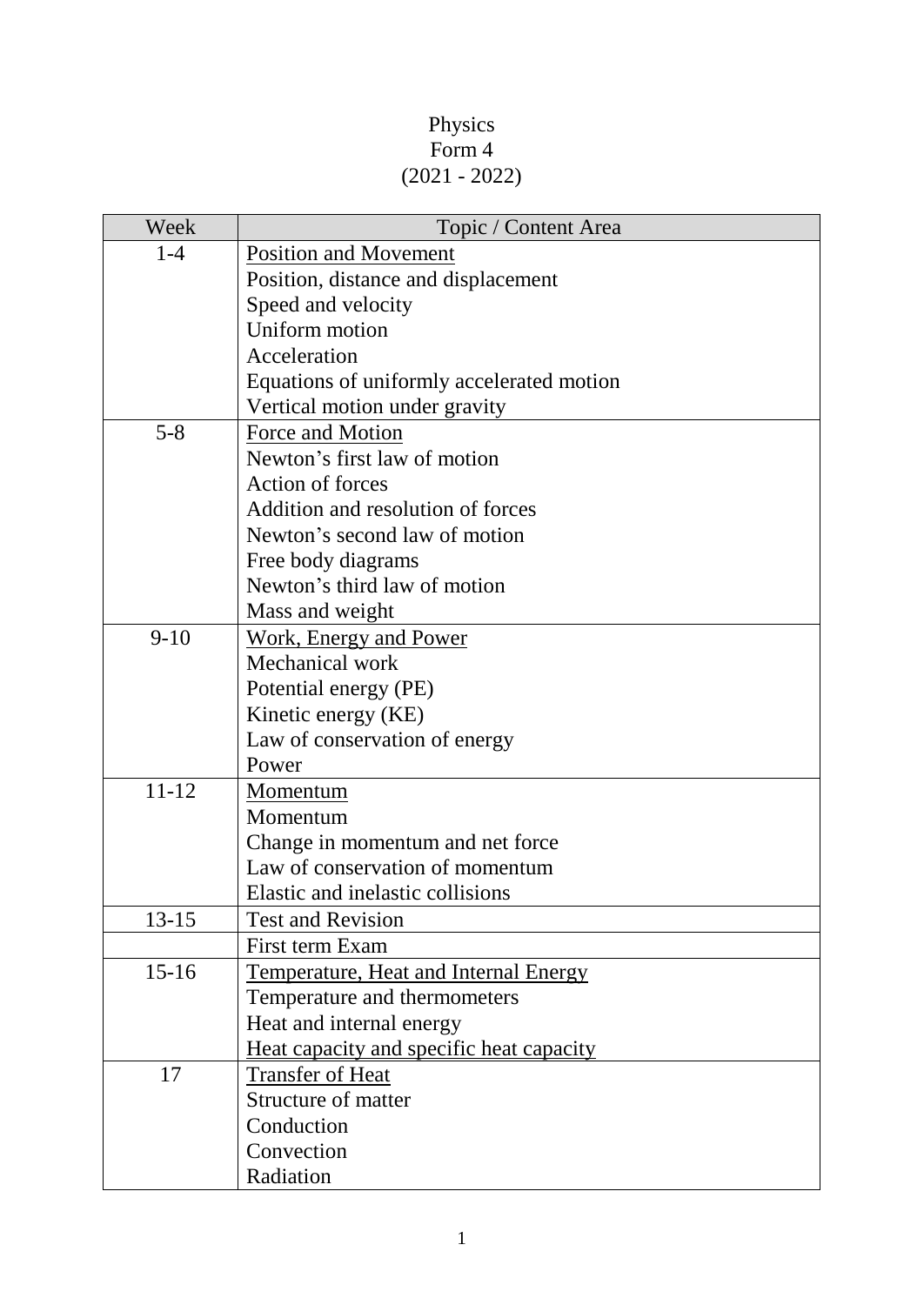| Week      | Topic / Content Area                                 |
|-----------|------------------------------------------------------|
| 18-19     | <b>Change of State</b>                               |
|           | Three states of matter                               |
|           | Evaporation                                          |
|           | Energy transfer during the change of state           |
|           | Specific latent heat of fusion                       |
|           | Specific latent heat of vaporization                 |
| $20 - 22$ | <b>Nature of Wave</b>                                |
|           | Nature of wave                                       |
|           | Transverse and longitudinal waves                    |
|           | Description of wave                                  |
|           | Particle motion in transverse and longitudinal waves |
| $23 - 24$ | Properties of Wave                                   |
|           | Ripple tank                                          |
|           | Stroboscope                                          |
|           | Reflection, refraction and diffraction of wave       |
|           | Interference of wave                                 |
| $25 - 26$ | <b>Wave Nature of Light</b>                          |
|           | Evidence for wave nature of light                    |
|           | Wave nature of light                                 |
| $27 - 28$ | Reflection and Refraction of Light                   |
|           | Light                                                |
|           | Reflection of light                                  |
|           | Refraction of light                                  |
|           | Total internal reflection                            |
| 29        | Lenses                                               |
|           | Convex and concave lenses                            |
|           | Construction rules for image formed by lenses        |
|           | Image formation by lenses                            |
| $30 - 31$ | <b>Sound</b>                                         |
|           | Wave nature of sound                                 |
|           | Properties of sound                                  |
|           | Audible sound and ultrasound                         |
|           | Musical note                                         |
|           | Noise                                                |
| 32        | Revision                                             |
|           | Final Exam                                           |

Assignment:

- 1. Chapter test
- 2. Experiment or demonstration
- 3. Diary Exercise per day